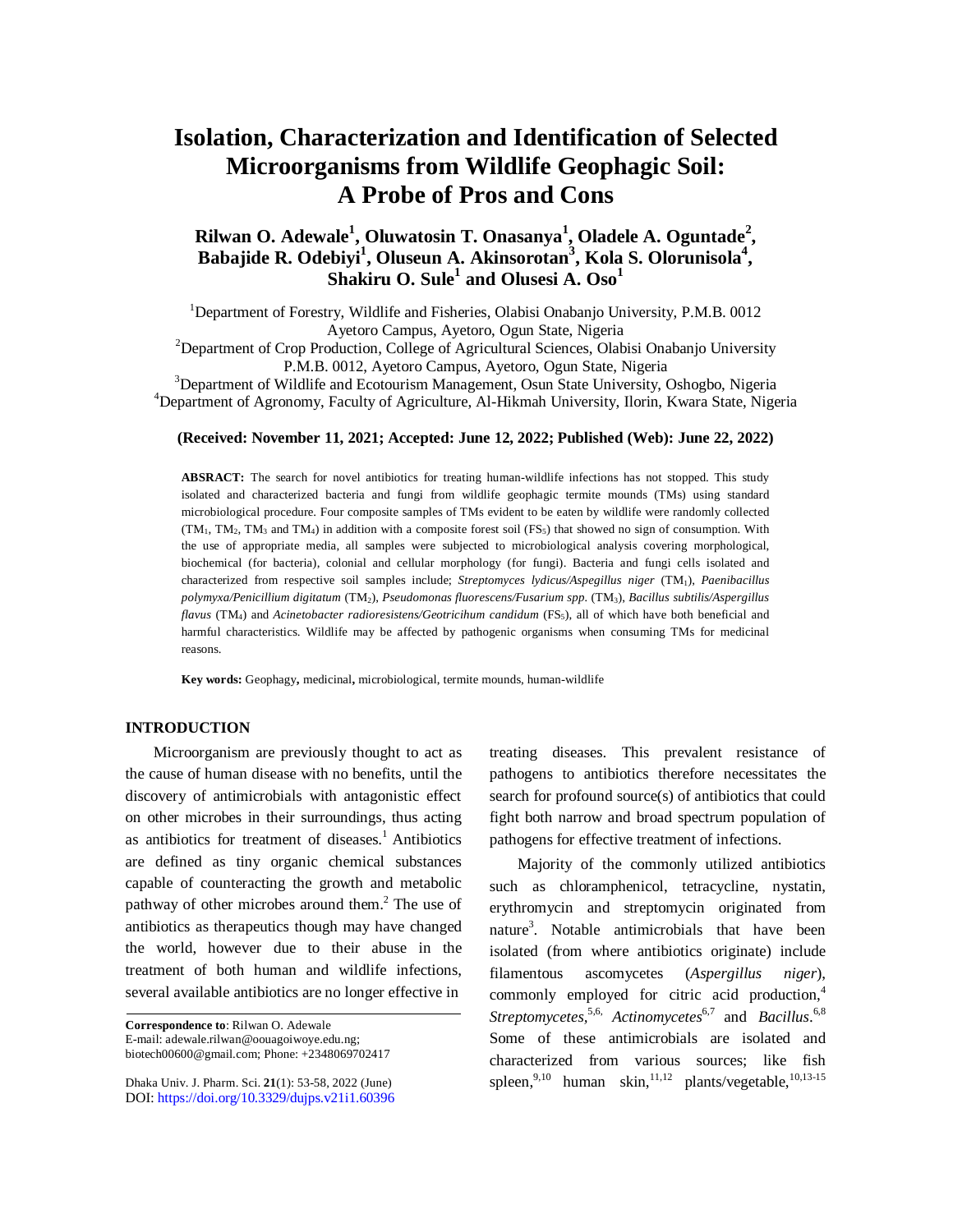water,  $^{16}$  dumpsites,  $^{10,17}$  industrial waste<sup>18</sup> and soil.<sup>19,20</sup> In a similar way, records of the isolation of fungi from various type of soils abounds.<sup>21-23</sup> Advances in science and technology have also made it more possible to produce enzymes of various kind from microorganisms isolated from soil for various industrial purposes. For instance, Maravi and Kumar $^{24}$  described the isolation of cellulase from bacteria. Also, Ocampo *et al.*<sup>25</sup> posited the production of phytase as feed additive to enhance their animal digestion.

Since wildlife in nature receives no medications from veterinary, one could ask how wildlife selfmedicates themselves, especially when they are sick in the wild. Although, there have been several hypotheses put forward to explain this phenomenon; nutrition supplementation and medication hypotheses,<sup>26,27</sup> however an evaluation of wildlife geophagic soil for microbial constituents could provide in-depth insights into the mystery. Many studies on wildlife geophagy focused on elemental analysis of the consumed soil, leaving behind the aspect of microbiology. Available reports on microbiology evaluation of  $T\text{Ms}^{28}$  less detailed the possible species of microorganisms inherent in lick soils, thus creating a gap that necessitated this study.

## **MATERIALS AND METHODS**

**Study area.** The study area is Old Oyo National Park (OONP) in Oyo State of Nigeria with latitude 8°10'N and 9°05'N and longitude 3°S and 4°20'E. It occupies a total land mass of  $2,512 \text{ km}^2$  that formally positioned it as the fourth of the seven national parks in Nigeria and presently positioned it still as the fourth of the seventeen national parks in Nigeria after ten additional national parks were created in 2021. For easy administration, the park has five administrative ranges; Oyo lle, Yemoso, Marguba, Tede and Sepeteri. While the head office (administrative office) is located in Oyo town, Akoto base camp serves as the main tourist camp for Marguba, Tede and Yemosho range. The park is endowed with lots of flora and fauna from where

*Kobus kob* was chosen as the symbol of the park, probably because of their abundance.

**Sample collection.** Among the termite mounds (TMs) identified to be eaten by wildlife in OONP, under the directive of tourist guides at the locations earlier reported by Adewale and Alarape,<sup>29</sup> four TMs were randomly selected for sample collection. With the aid of a sterilized hand trowel, zip lock bags and hand gloves, sub-samples comprising of different soil potions collected from top, middle and bottom layers, at the four canners of each TM were mixed together to form a composite sample from where 5g portion per TMs  $(TM_1, TM_2, TM_3$  and TM<sub>4</sub>) was collected. In a similar way, another sample designated as forest soil  $(FS_5)$ , showing no sign of geophagy but comprising of composite mixture of sub-soil (from 10-15cm depth) from four different forest areas, within at least 2km to  $TM_{1-4}$  was also collected. All samples collected were later stored in a cooler containing ice-flake and transported within temperature range of 4-6ºC for laboratory analysis.

**Sample preparation for microbial isolation.**  Using serial dilution techniques, supernatant solution of each of the TMs sample was prepared by first dissolving 1g of each sample in 10ml of sterile distilled water and vertexed. 1ml of the suspension/TMs was collected into another test tube and re-vertexed. All samples were serially diluted accordingly in a sterile condition by continuous transferring and vertexing of the test sample suspension from the previous test tube until  $10^{-7}$ dilution was reached.<sup>30</sup>

# **Isolation, characterization and identification of microorganisms**

**Bacterial isolation.** 0.1 ml of test sample (at  $10^{-7}$ ) was carefully transferred into sterile nutrient agar (NA) plates, spread with a sterile L-shaped glass rod and incubated at 37°C for 24 hours. Bacteria colonies with clear margins were selected for further purification by sub-culturing.

**Bacterial characterization and identification.**  All isolates from each sample test were identified using Bergey's Manual of Determinative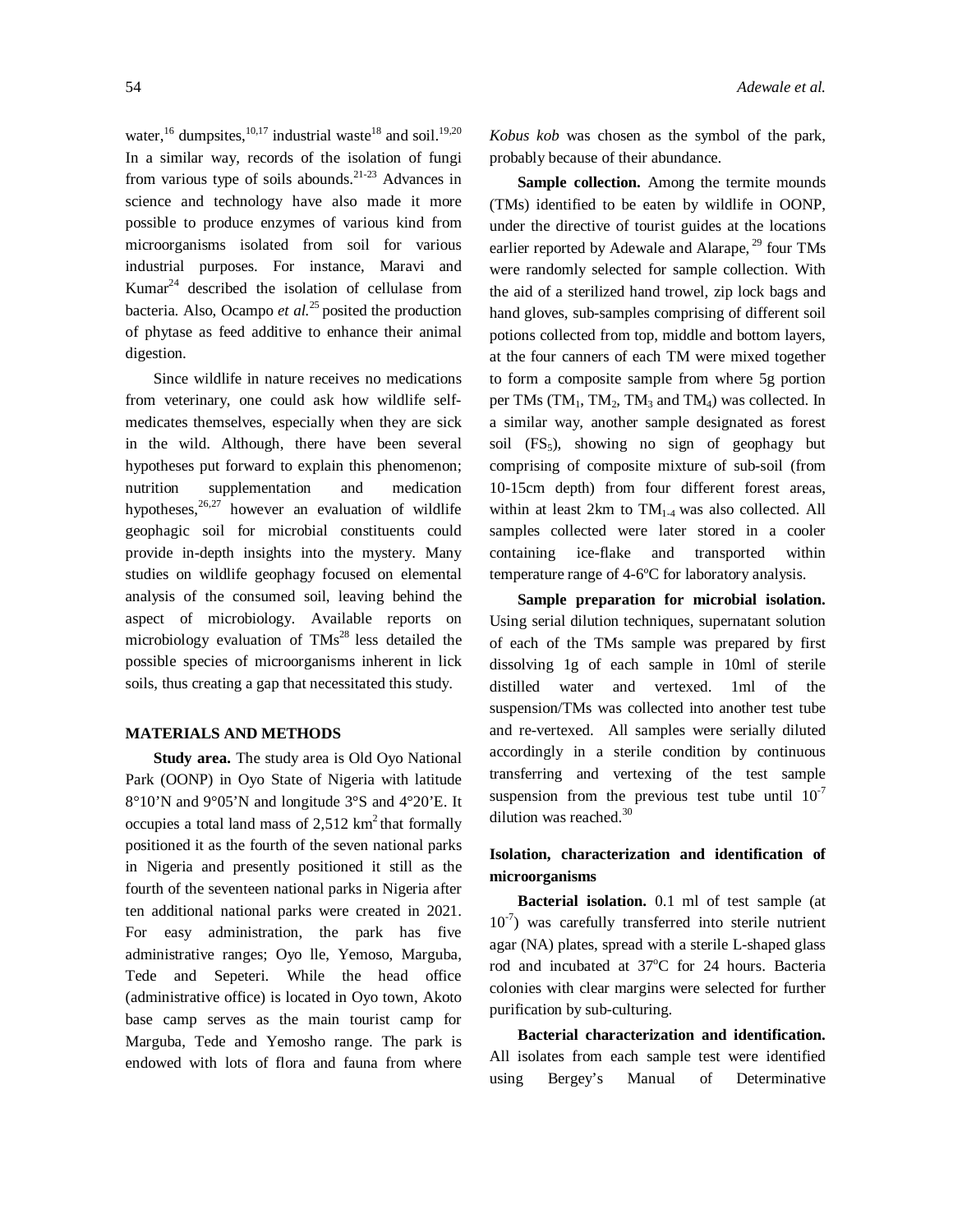Bacteriology.<sup>31</sup> The isolates were morphologically and biochemically characterized.

**Fungal isolation.** Fungi cells in TMs were also isolated by serial dilution techniques using Potato Dextrose Agar (PDA), Czapek Yeast Autolysate Agar (CYA) and Yeast Extract Sucrose Agar (YES). 0.1ml of the supernatant solution of TMs was collected and poured on plates containing different agars (PDA, CYA and YES). The plates were incubated at 28°C and discrete colonies of fungi were observed for growth on various agar media after 7 days.

**Fungi Characterization and Identification.**  Fungal Isolates (FIs) were also characterized by colonial and microscopic morphology using the Bergey's Manual of Determinative Bacteriology.<sup>31</sup>

#### **RESULT AND DISCUSSION**

The result of the suspected bacteria and fungi were presented in Table 1 and Table 2. As a representative factor, one purified colony from bacteria and one purified fungal isolate from the selected four termite mounds  $(TM<sub>1-4</sub>)$  and forest soil (FS<sub>5</sub>) were characterized. The bacteria isolates ( $BI<sub>1-5</sub>$ ) from the respective soil samples  $(TM_{1-4}$  and  $FS_5)$ include: *Streptomyces lydicus* (BI<sub>1</sub>TM<sub>1</sub>), *Paenibacillus polymyxa* (BI2TM2), *Pseudomonas fluorescens* (BI3TM3), *Bacillus subtilis* (BI4TM4) and

| Table 1. Bacteria isolated from termite mounds (TMs) and forest soil through colony morphology and biochemical test. |  |  |  |
|----------------------------------------------------------------------------------------------------------------------|--|--|--|
|----------------------------------------------------------------------------------------------------------------------|--|--|--|

| Test                          | Parameters       | $TM_1$                   | TM <sub>2</sub>              | $TM_3$                     | $TM_4$                      | FS <sub>5</sub>                 |
|-------------------------------|------------------|--------------------------|------------------------------|----------------------------|-----------------------------|---------------------------------|
|                               |                  | (Isolate 1)              | (Isolate 2)                  | (Isolate 3)                | (Isolate 4)                 | (Isolate 5)                     |
| 1.Physical<br>Characteristics | Form             | Filamentous              | Circular                     | Irregular                  | Irregular                   | Irregular                       |
| (Colony<br>Morphology)        | Margin           | Filiform                 | Entire                       | Entire                     | Entire                      | Undulate                        |
|                               | Elevation        | Flat                     | Flat                         | Flat                       | Flat                        | Raised                          |
|                               | Surface          | Dull                     | Rough                        | Glistering                 | Glistering                  | Glistering                      |
|                               | Colour           | Whitish                  | Off white                    | Off white                  | yellowish                   | Cream                           |
|                               | Opacity          | Translucent              | Translucent                  | Translucent                | Transparent                 | Opaque                          |
|                               | Texture          | Dry                      | <b>Butyrous</b>              | <b>Butyrous</b>            | <b>Butyrous</b>             | <b>Butyrous</b>                 |
|                               | Colony size (mm) | 4.0                      | 5.0                          | 5.0                        | 7.0                         | 7.0                             |
|                               | Cell shape       | Rod                      | Rod                          | Rod                        | Cocci                       | Rod                             |
|                               | Gram reaction    | $+$                      | $+$                          | L.                         | $\pm$                       | ÷.                              |
| 2. Biochemical                | Methyl red       | $\overline{\phantom{a}}$ | $\qquad \qquad \blacksquare$ | $\overline{\phantom{0}}$   | $\overline{\phantom{a}}$    | ÷.                              |
| Characteristics               | Vogesprosekauer  | $\overline{\phantom{0}}$ |                              | L,                         |                             | $^+$                            |
|                               | Urease           | $+$                      | ۰                            | $\overline{a}$             | ٠                           | ۰                               |
|                               | Catalase         | $+$                      | $+$                          | $^{+}$                     | $^{+}$                      | $^{+}$                          |
|                               | Citrate          | $+$                      |                              |                            | $^{+}$                      |                                 |
|                               | Sulphide         |                          | $\overline{\phantom{a}}$     | L,                         |                             |                                 |
|                               | Indole           |                          | $\overline{a}$               |                            | ÷,                          |                                 |
|                               | Motility         |                          | $+$                          | $^{+}$                     | $^{+}$                      |                                 |
|                               | Glucose          | NC                       | AG                           | NC                         | AG                          | NC                              |
|                               | Lactose          | NC                       | AG                           | NC                         | NC                          | NC                              |
|                               | Mannitol         | NC                       | AG                           | AG                         | AG                          | NC                              |
|                               | Galactose        | NC                       | AG                           | AG                         | AG                          | NC                              |
|                               | Sucrose          | AG                       | AG                           | NC                         | AG                          | NC                              |
|                               | Sorbitol         | NC                       | AG                           | NC                         | NC                          | NC                              |
|                               | Maltose          | NC                       | AG                           | NC                         | NC                          | NC                              |
| Possible<br>Organism          |                  | Streptomyces<br>lydicus  | Paenibacillus<br>polymyxa    | Pseudomonas<br>fluorescens | <b>Bacillus</b><br>subtilis | Acinetobacter<br>radioresistens |

AG (Acid and Gas produced), A (Acid produced), + (Growth), - (No growth), NC (No change)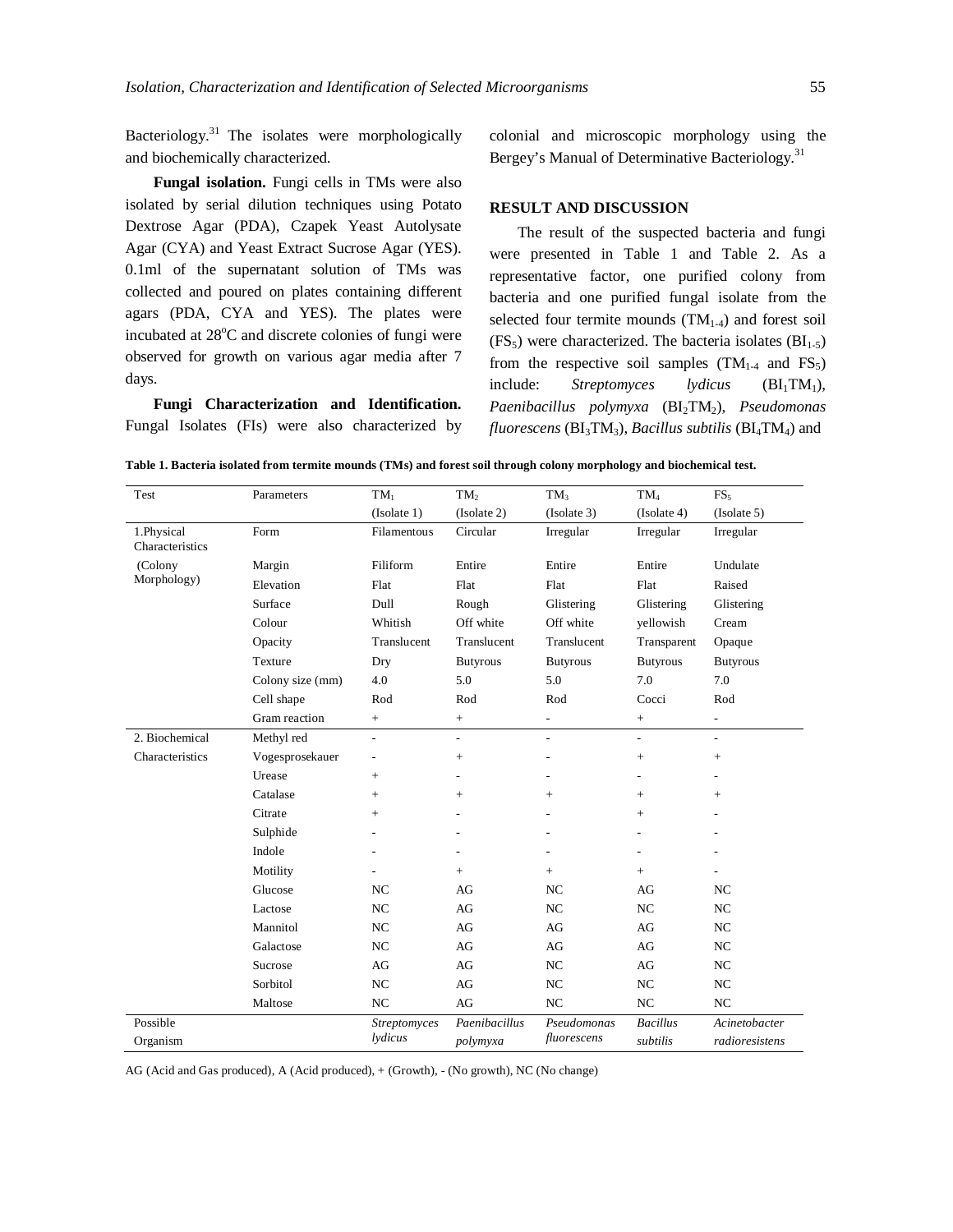| Test                  | Parameters    | Media      | $TM_1$              | TM <sub>2</sub>          | $TM_3$           | $TM_4$                   | FS <sub>5</sub>         |
|-----------------------|---------------|------------|---------------------|--------------------------|------------------|--------------------------|-------------------------|
| 1.Colonial            | Diameter      | <b>PDA</b> | 8.50                | 4.70                     | 8.00             | 4.70                     | 6.00                    |
| Morphology            |               | <b>YES</b> | 8.50                | 6.00                     | 6.00             | 6.00                     | 8.00                    |
|                       |               | <b>CYA</b> | 8.50                | 3.30                     | 5.00             | 3.30                     | 5.00                    |
|                       | Obverse       | <b>PDA</b> | <b>Black</b>        | Green                    | White            | Green                    | Off white               |
|                       |               | <b>YES</b> | <b>Brown</b>        | Yellowish                | Gray             | Yellowish                | Whitish                 |
|                       |               | <b>CYA</b> | Brown               | Off white                | Off white        | Greenish                 | Gray brown              |
|                       | Reverse       | <b>PDA</b> | Yellow              | $\overline{\phantom{a}}$ | Whitish          | Cream                    | Whitish                 |
|                       |               | <b>YES</b> | Yellow              | Yellow                   | <b>Brownish</b>  | Yellow                   | Cream                   |
|                       |               | <b>CYA</b> | Cream               | Yellow                   | Creamy           | Off white                | Whitish                 |
| 2.Microscopic         | Head          | <b>CYA</b> | $\overline{a}$      | $\overline{\phantom{a}}$ | Radiate          | $\overline{\phantom{a}}$ | Radiate                 |
| Morphology            | Stipe         | <b>CYA</b> | Hyaline<br>smooth   | Hyaline,<br>Smooth       | Brown,<br>Smooth | Hyaline,<br>Smooth       | Hyaline<br>Smooth       |
|                       | Vesicle       | <b>CYA</b> |                     |                          | Small<br>globose |                          | Subglobose              |
|                       | Phialides     | <b>CYA</b> | $+$                 | $+$                      |                  | $+$                      | $\! +$                  |
|                       | Conidia       | <b>CYA</b> | $+$                 | Greenish                 | Rough            | Greenish                 | Brown oviod             |
|                       |               |            |                     | globose                  | brown            | globose                  | stripped                |
|                       | Verticil      | <b>CYA</b> |                     | Monoverticilate          | $\sim$           | Monoverticilate          | $+$                     |
|                       | Chlamydospore | <b>CYA</b> | L,                  |                          | $\overline{a}$   |                          | $+$                     |
|                       | Arthoconidia  | <b>CYA</b> | $\overline{a}$      |                          |                  |                          | $+$                     |
|                       | Blastoconidia | <b>CYA</b> | ÷,                  |                          |                  |                          | $+$                     |
| Possible<br>Organisms |               |            | Aspegillus<br>niger | Penicillium<br>digitatum | Fusarium<br>spp. | Aspergillus flavus       | Geotricihum<br>candidum |

**Table 2. Fungi isolated from termite mounds (TMs) and forest soil through colonial and microscopic morphology.**

+ (Present), - (Absent), CYA (Czapek Yeast extract agar), PDA (Potato Dextrose agar) andYES (Yeast extract sucrose agar).

Acinetobacter radioresistens (BI<sub>5</sub>FS<sub>5</sub>). The fungal isolates ( $FI_{1-5}$ ) from the soil samples (TM<sub>1-4</sub> and FS<sub>5</sub>) are: Aspegillus niger (FI<sub>1</sub>TM<sub>1</sub>), *Penicillium digitatum* (FI2TM2), *Fusarium spp.* (FI3TM3), *Aspergillus flavus* ( $FI_4TM_4$ ) and *Geotricihum candidum* ( $FI_5FS_5$ ).

A number of microbes associated with analyzed termite mounds include some microbes that could be used to synthesize antibiotics (*Streptomyces lydicus, Bacillus subtilis, Aspegillus niger, Penicillium digitatum, Aspergillus flavus*). Other workers<sup>6,32,33</sup> on TMs or soil other than TMs have reported similar microorganisms such as: *Bacillus subtilis*, *Streptomyces* and *Actinomycetes* spp. as sources of antibiotics. Although the origin of some of the isolates from TMs might be traceable to the termites themselves, as Ayitso and Onyango<sup>34</sup> concluded that termite gut is the home of various filamentous bacteria of both gram positive and gram negative strains. For example, *Macrotermes bellicosus* is a well-known fungus growing termite species used for therapeutic purpose in the Republic of Benin.<sup>35</sup> Alarape *et al.*<sup>36</sup> recently evaluated TMs and reported that TMs exhibited elevated antibacterial characteristics similar to that of streptomycin. Similarly, in the study carried out by Sujada *et al.*<sup>37</sup> termite mounds contained numerous species of *actinobacteria*, most of which belong to genus *Streptomycetes*.

Isolation of microorganism associated with mineral licks were elusive until Ketch *et al.*<sup>28</sup> investigated colony counts of actinomycetes (nonfilamentous bacteria) and fungi in TMs consumed by Chimpanzee in comparison with forest soil (control). The result revealed high proportion of nonfilamentous bacteria in TMs and fungi in the control. Elevated level of clay present in the TMs than the control was suggested as possible reason for the outcome. Although, Ketch *et al.*<sup>28</sup> failed to identify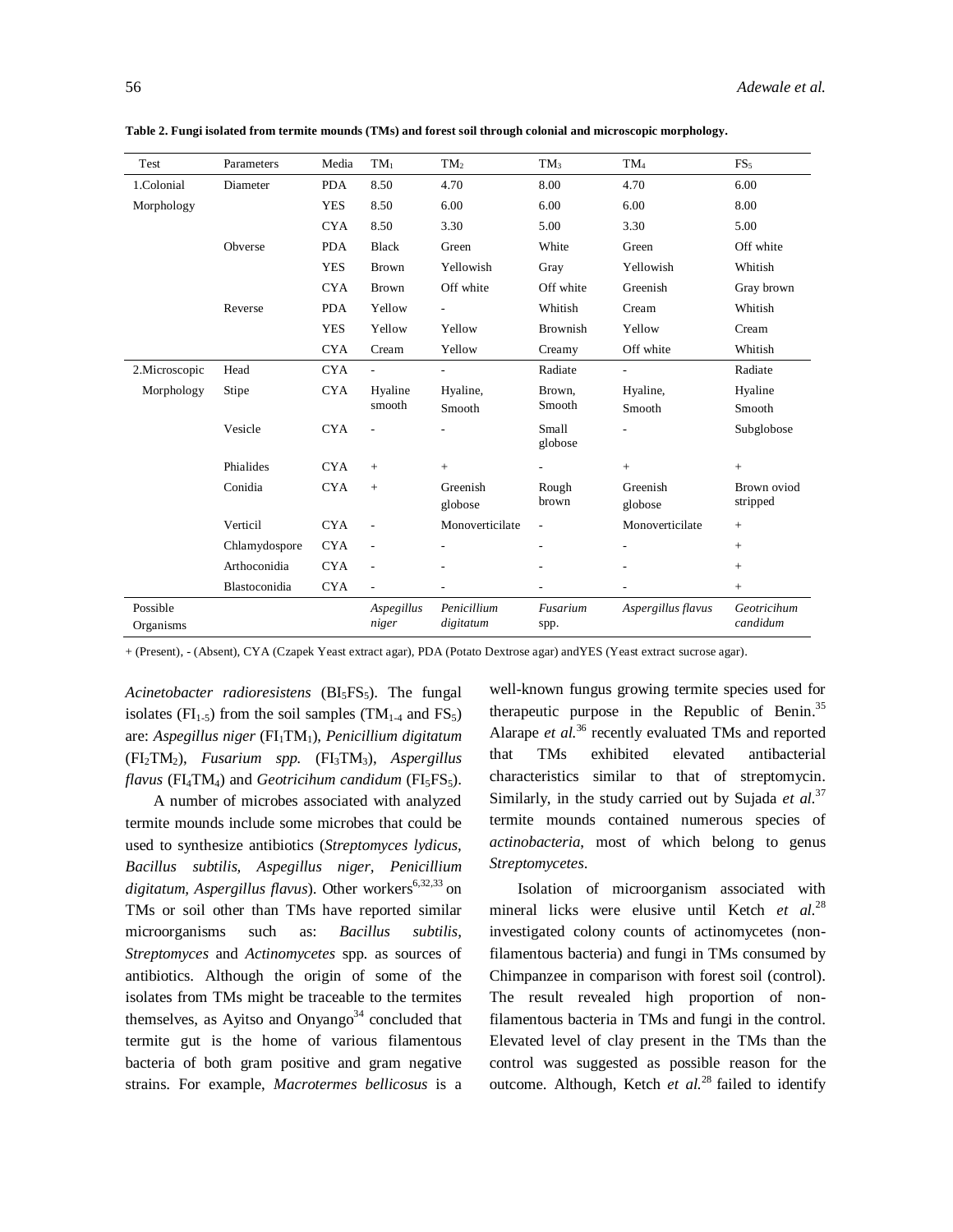the microorganism to the genus level, however their observation suggested that actinomycetes constituents of the TMs could serve as stimulus for chimpanzee geophagy. In the current study, some bacteria isolates (*Streptomyces lydicus* and *Bacillus subtilis*) and fungal isolates (*Penicillium digitatum*, *Aspergillus niger* and *Aspergillus flavus*), identified from the TMs are often used for the synthesis of antibiotics on industrial scale.<sup>38</sup> Similar report showed presence of *Bacillus subtilis* in soil consumed by people of Cameroon and South Africa.<sup>39</sup>

# **CONCLUSION**

Since the present day's pharmaceutical antibiotics have suffered resistance in the face of many human-animal pathogenic organisms, due to their abuse, the need to source for a new strain of highly resistant antibiotics is imperative. From the findings, it appeared that though TMs could haboured both beneficial and pathogenic microbes, but however seemed that TMs are more likely to serve as better sources of effective and highly resistant antibiotics for exploration by both the agricultural and pharmaceutical industries. Hence, the need to identify the microbes of TMs to the specie level for effective use in human-wildlife disease treatment.

## **ACKNOWLEDGEMENTS**

The authors would like to acknowledge all members and staff of Old Oyo National Park for the opportunity given to carry out this research work.

# **CONFLICTS OF INTEREST**

The authors hereby declare no conflict of interest and no funding was received

### **REFERENCES**

- 1. Parija, S.C. 2012. A Textbook of Microbiology and Immunology. 2nd Ed. Published by Elsevier, a division of Reed Elsevier India Private Limited, India, p. 654.
- 2. Brun, Y.V. and Skimkets, L.J. 2000. Prokaryotic development. ASM Press, pp. 11-31.
- 3. Njenga, P., Mwaura, Jm, W. and Em, G. 2017. Methods of isolating *Actinomycetes* from the soils of Menengai Crater in Kenya. *Arch. Clin. Microbiol*. **8**, 3.
- 4. Schuster, E., Dunn-Coleman, N., Frisvad, J.C. and Van Dijck, P.W. 2002. On the safety of *Aspergillus niger* – A review. *Appl. Microbiol. Biotechnol*. **59**, 426-435.
- 5. Willey, H.J., Linda, P.S. and Shewood, M. 2008. Microbiology. 5th Ed. McGraw Hill Publisher, London, p.1035.
- 6. Yunus, F.N., Khalid, Z.Z., Rashid, F., Ashraf, A., Iqbal, M.N. and Hussain, F. 2016. Isolation and screening of antibiotic producing bacteria from soil in Lahore City. *PSM Microbiol.* **1**, 1-4.
- **7.** Abdulkadir, M. and Waliyu, S. 2012. Screening and isolation of the soil bacteria for ability to produce antibiotics. *Eur. J. Appl. Sci*. **4**, 211-215.
- 8**.** Waites, M.J., Morgan, N.L., Rockey, J.S. and Higton, M. 2008. *Industrial Microbiology an Introduction*. Blackwell Publisher, London.
- 9. Ruangpan, L. and Tendencia, E.A. 2004. Bacterial isolation, identification and storage. In Laboratory manual of standardized methods for antimicrobial sensitivity tests for bacteria isolated from aquatic animals and environment (pp. 3-11). Tigbauan, Iloilo, Philippines: Aquaculture Department, Southeast Asian Fisheries Development Center.
- 10. Begum, K., Mannan, S.J., Rezwan, R., Rahman, M.M, Rahman, M.S. and Kamal, A.N. 2017. Isolation and characterization of bacteria with biochemical and pharmacological importance from soil samples of Dhaka City. *Dhaka Univ. J. Pharm. Sci*. **16**, 129-136.
- 11. Lafi, S.A. and MohAl-Dulaimy, M.R. 2011. Antibacterial effect of some mineral clay *in vitro. Egypt. Acad. J. Biolog. Sci.* **3**, 75- 81
- 12. Timm, C.M., Loomis, K., Stone, W. Mehoke, T., Brensinger, B., Pellicore, M., Staniczenko, P.P.A., Charles, C., Nayak, S. and Karig, D.K. 2020. Isolation and characterization of diverse microbial representatives from the human skin. *Microbiome* **8**, 58.
- 13. Fawehinmi, A.B., Lawal, H., Etatuvie, S.O. and Oyedeji, F.O. 2013. Preliminary phytochemical screening and antimicrobial evaluation of four medicinal plants traditionally used in Nigeria for skin infection. *Afr. J. Pure Appl. Chem*. **7**, 44-49.
- 14. Abdullahi, M.H., Zaruwa, Z. M., Salahudeen, M., Haruna, G.S., Enemali O. M. and Ubana, M.A. 2020. Phytochemical and antimicrobial evaluation of aqueous and methanol leaf extracts of *Sterculia setigera* on some abdominal microflora. *FUW Trends Sci. Technol. J.* **5**, 772-775.
- 15. Udeozo, I.P., Emmanuel, I.J. and Ezeoka, U.C. 2020. A comparative study on the phytochemicals and antimicrobial activities of the leaves and roots of *Cymbopogon citratus*. *FUW Trends Sci. Technol. J.* **5**, 853-855.
- 16. Omonona, A.O., Adetuga, A.T. and Nnamuka, S.S. 2020. Physicochemical and microbiological characteristics of water samples from the Borgu sector of Kainji LakeNational Park, Nigeria. *Int. J. Environ. Pollut. Res.***7**, 1-15.